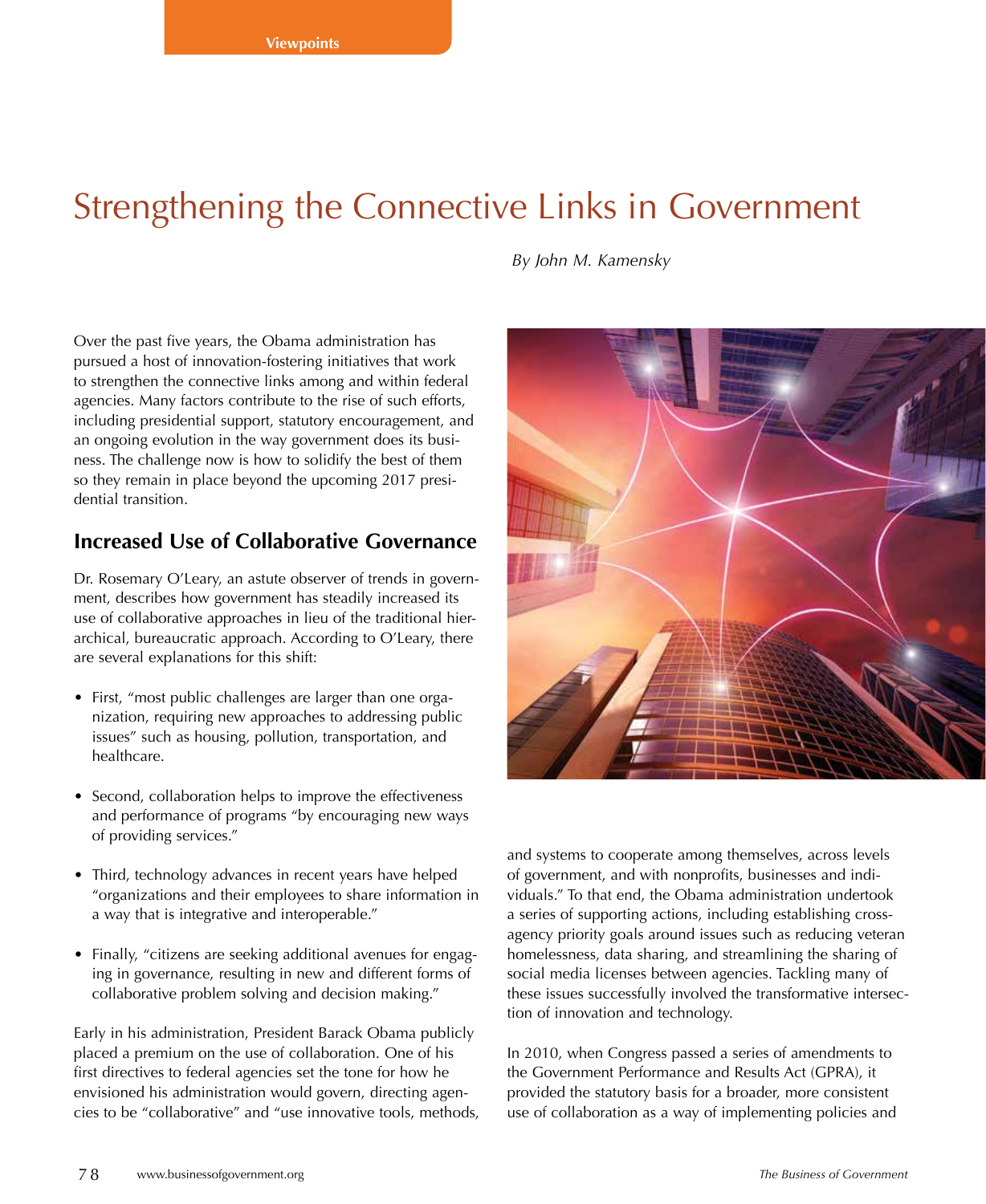

*John M. Kamensky is Senior Fellow at the IBM Center for The Business of Government.*

programs. These changes put in place a series of administrative processes:

- The designation of agency and cross-agency priority goals
- The naming of goal leaders
- The convening of a set of regular progress reviews

Taken together, these legislative changes embedded the value of collaboration into the administrative fabric of the governing bureaucracy. In addition, the evolution of technology tools and the advances in the use of social media has dramatically lowered the technical and bureaucratic barriers to working in a more collaborative environment.

## **Ongoing Innovation Initiatives**

There have been longstanding efforts to work within and across agencies more collaboratively, and the trends noted above have accelerated efforts in recent years. Following are three sets of examples, both large and small, of efforts underway in the federal government today. They are at different stages of maturity, but when taken together, their cumulative impact on the federal culture is increasing in significance.

Most of these collaborative efforts focus on initiatives to develop, encourage, and sustain collaborative capacity building; they include the creation of informal communities of practice, rather than specific policy initiatives, such as cross-agency efforts to streamline construction permits for large-scale infrastructure projects.

#### **Community Capacity Building**

One of the more encouraging sets of initiatives in terms of changing the federal mindset is the evolution of collaborative capacity-building tools and communities that can be applied to a wide range of policy areas. These include:

- **The MAX Community.** Over 150,000 federal employees have joined the "MAX Community," a cross-agency electronic sharing platform, so they can work with colleagues in other agencies more readily than through traditional channels. This platform is one of the pioneering efforts in cross-agency collaboration, launched in the mid-2000s. One of its key attractions to federal employees is its secure authentication capabilities, so colleagues can verify who they are working with.
- **Office of Executive Councils.** By statute, a number of cross-agency councils for mission- support "chiefs" have evolved, such as the Chief Financial Officers Council and the Chief Information Officers Council. Each council previously had its own staff support, but today, there is a single office providing joint support to all of the councils. This not only creates efficiencies, but also increases the opportunity for cross-council collaboration.
- **Informal Communities of Practice.** The General Services Administration's Office of Citizen Services and Innovation Technology provides facilitation, training, and coordination, and serves as a catalyst for cross-agency collaborative efforts. Its goal is to drive adoption, overcome legal and other barriers, help organize a coalition of the willing, and share best practices and infuse them

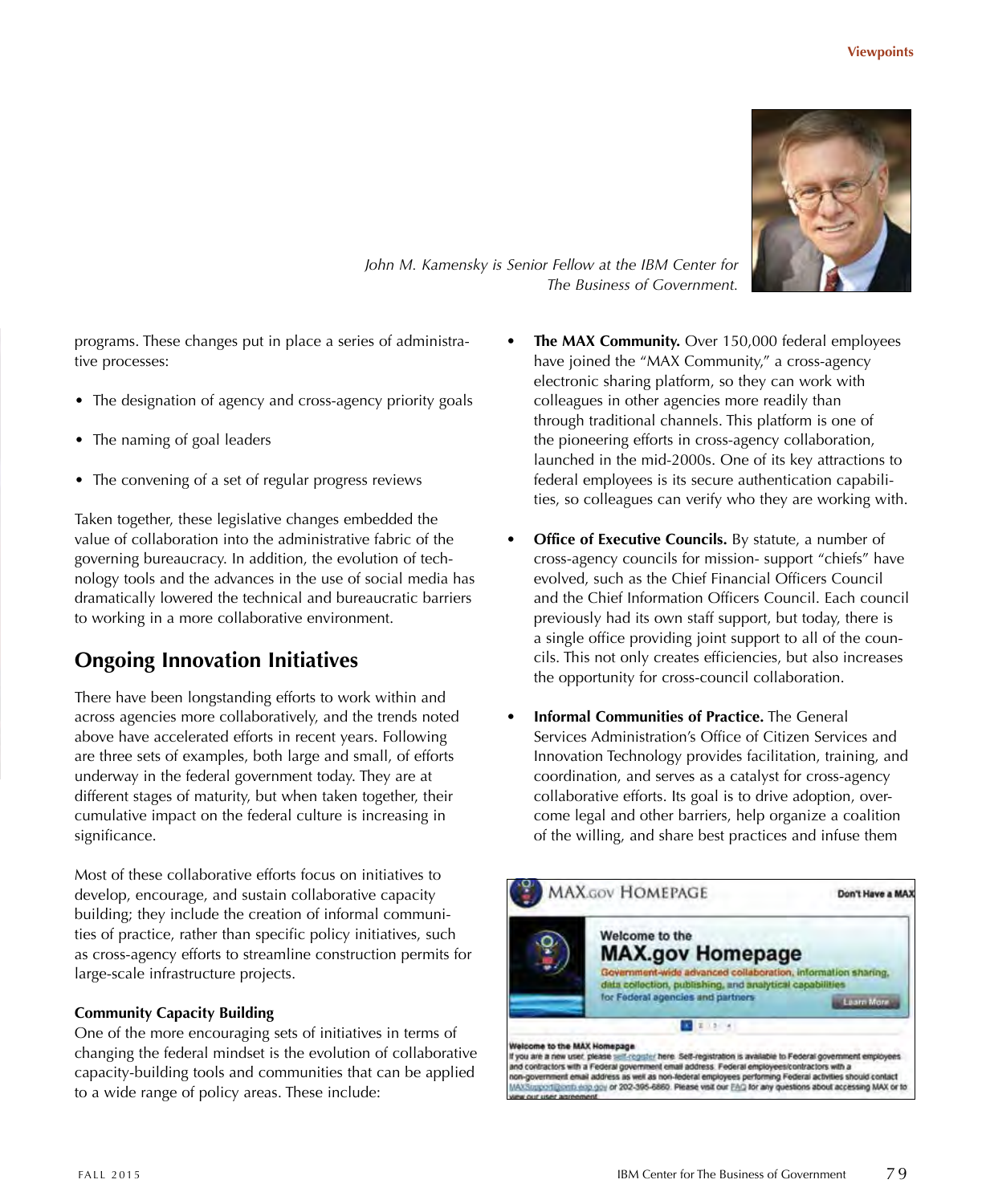into the fabric of the government. Examples of some of its efforts include:

- The Challenge.gov and other competition awards programs that crowdsource new innovations, such as the "robo-call killer" app that the Federal Trade Commission recently commissioned.
- The Citizen Engagement Playbook, which smoothes agencies' approaches to involve citizens in their programs.
- The cross-agency Open Data, Mobile, and Community Experience communities, which foster best practices and lessons learned in targeted initiatives.
- **Benchmarking Mission-Support Operations.** The various cross-agency mission-support councils are sponsoring a series of cross-agency benchmarking studies to better understand the commonalities and differences in the costs and delivery of common services, including human resources, financial management, real estate, and IT. These studies will help agencies better understand their own operations in the context of other agencies, and identify potential opportunities for moving to shared services arrangements.

#### **Technology and Innovation Capacity Building**

In a recent *Fast Company* article, former federal Chief Technology Officer Todd Park describes the Obama administration's three-part systematic effort to build government-wide and agency-level capacities for technology and innovation.

- **The U.S. Digital Service.** The first is the creation of the U.S. Digital Service in 2014 within the Office of Management and Budget (OMB). This is "a group of technologists who strategize about what projects should become government priorities and which people should work on them." According to its website, it "was launched to bring in the country's brightest digital talent to transform how government works for American citizens and businesses by dramatically improving the way government builds and buys digital services."
- 18F. The second is 18F in the General Services Administration. This is a group of approximately 90 technologists and designers who take on jobs from anywhere within government that are in need of digital help. It has informal ties to the U.S. Digital Service, but it is essentially a service agency.
- **Agency-Level Digital Services.** The third is a series of tech teams, ranging in size from five people to 50,



that are being created in the two dozen largest federal agencies. These teams will work closely with the U.S. Digital Service for guidance and may turn to 18F for its services.

In addition to these organizational units, the administration created an IT talent pipeline into government via the Presidential Innovation Fellows (PIF) program. First launched in 2012, the Fellows program brings top talent from the technology sector and has them tackle specific projects across the government for a 6- to 24-month period. Of the nearly 100 fellows to date, nearly two-thirds have decided to stay in government. In August 2015, the president issued an executive order that institutionalized this program.

#### **Individual Capacity Building**

The Obama administration has sponsored a series of other targeted initiatives to help develop the collaborative skills and competencies of individuals in agencies across the government.

• **GovConnect.** The largest capacity-building effort is sponsored by the Office of Personnel Management and is dubbed "GovConnect." It is an effort to allow individuals to develop their skills and professional portfolios by volunteering for project-based "micro-tasks" in other agencies or units. For example, in the Environmental Protection Act, one person working on pesticides policy had Geographic Information Systems skills, and applied to work on a part-time project in the IT office to map key facilities around the nation that were listed in the toxic release inventory.